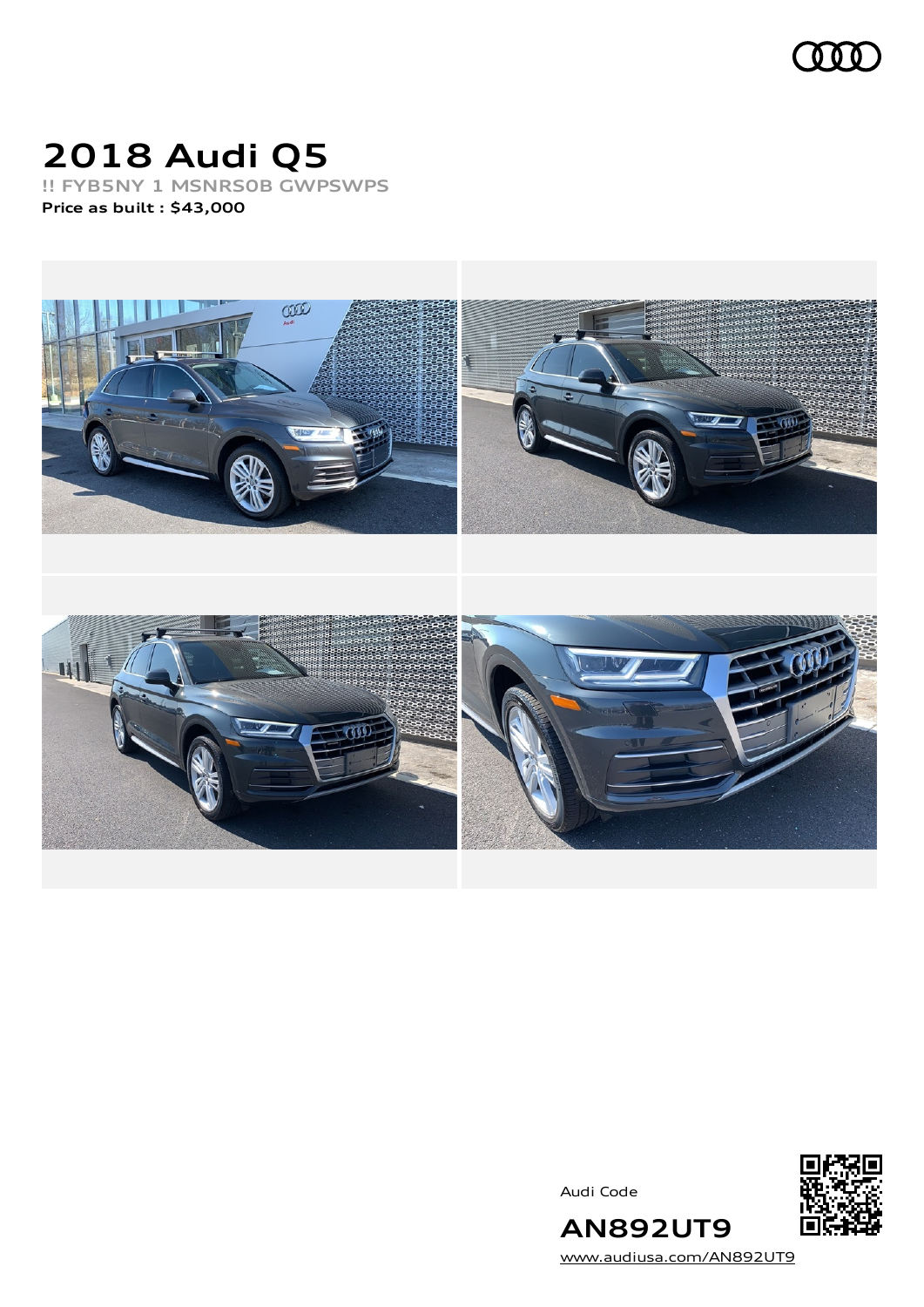**Audi 2018 Audi Q5** !! FYB5NY 1 MSNRS0B GWPSWPS

**Price as buil[t](#page-6-0)** \$43,000

#### **Exterior colour**

Manhattan Gray metallic

#### **Interior colour**



#### **Further Information**

| Warranty        | No           |
|-----------------|--------------|
| Mileage         | 27,508 miles |
| Type of vehicle | Used car     |
|                 |              |

**Audi Code** AN892UT9

**Your configuration on www.audiusa.com** [www.audiusa.com/AN892UT9](https://www.audiusa.com/AN892UT9)

**Commission number** a4127d3e0a0e09af5ebc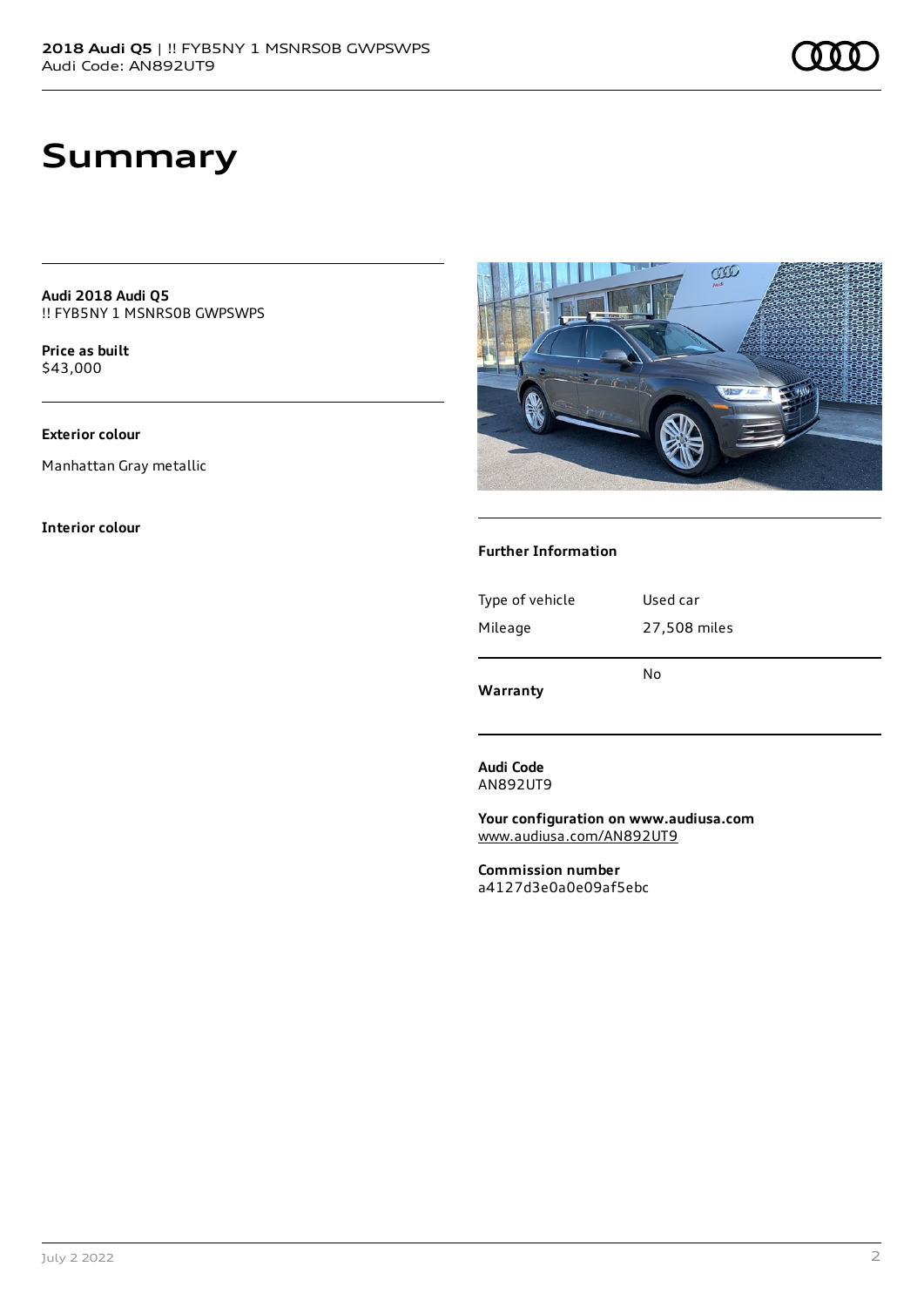

# **Standard features**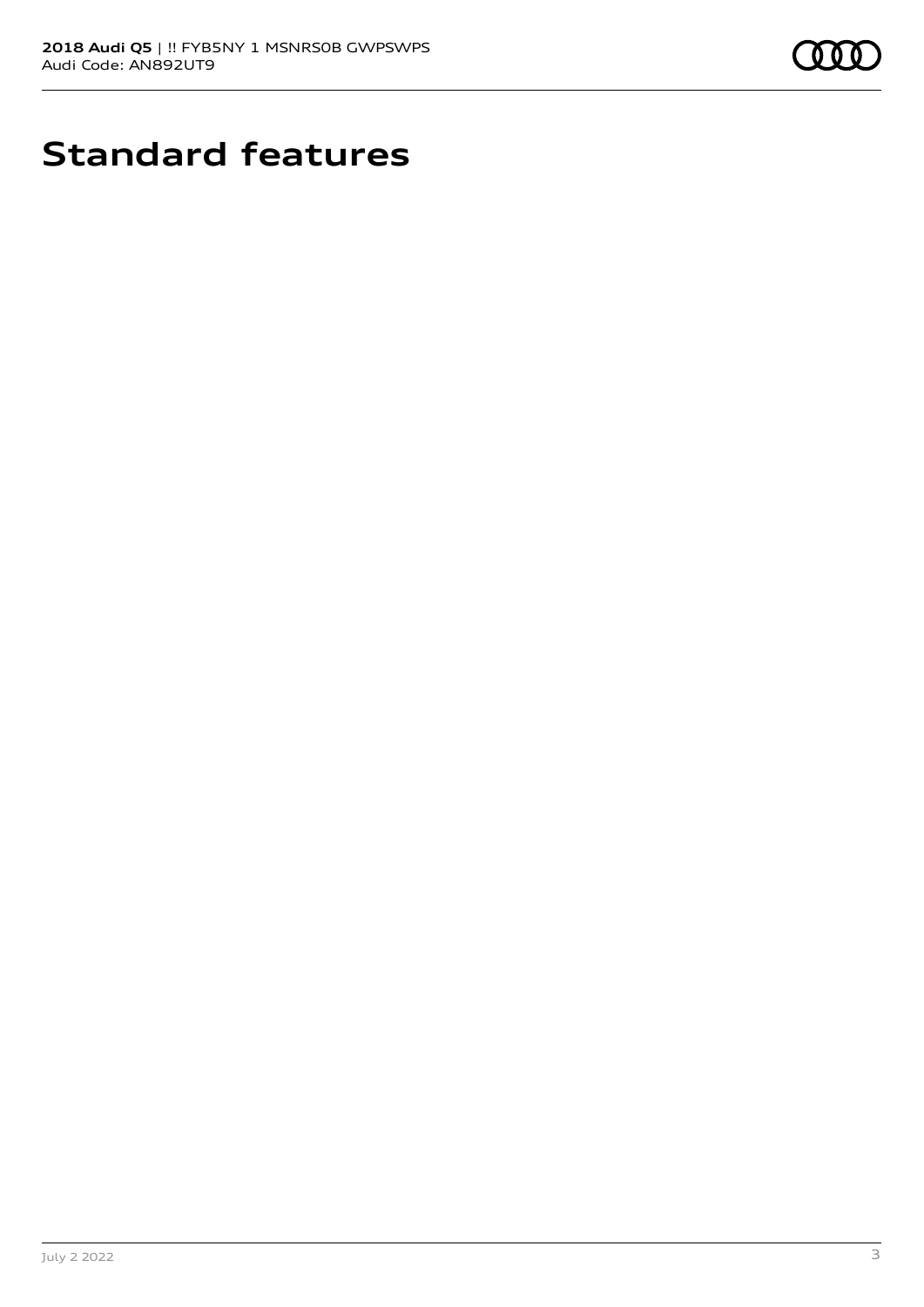## **Dealer remarks**

2018 Audi Q5

For more information, please contact LeAnna Cherewka at lcherewka@sunmotorcars.com.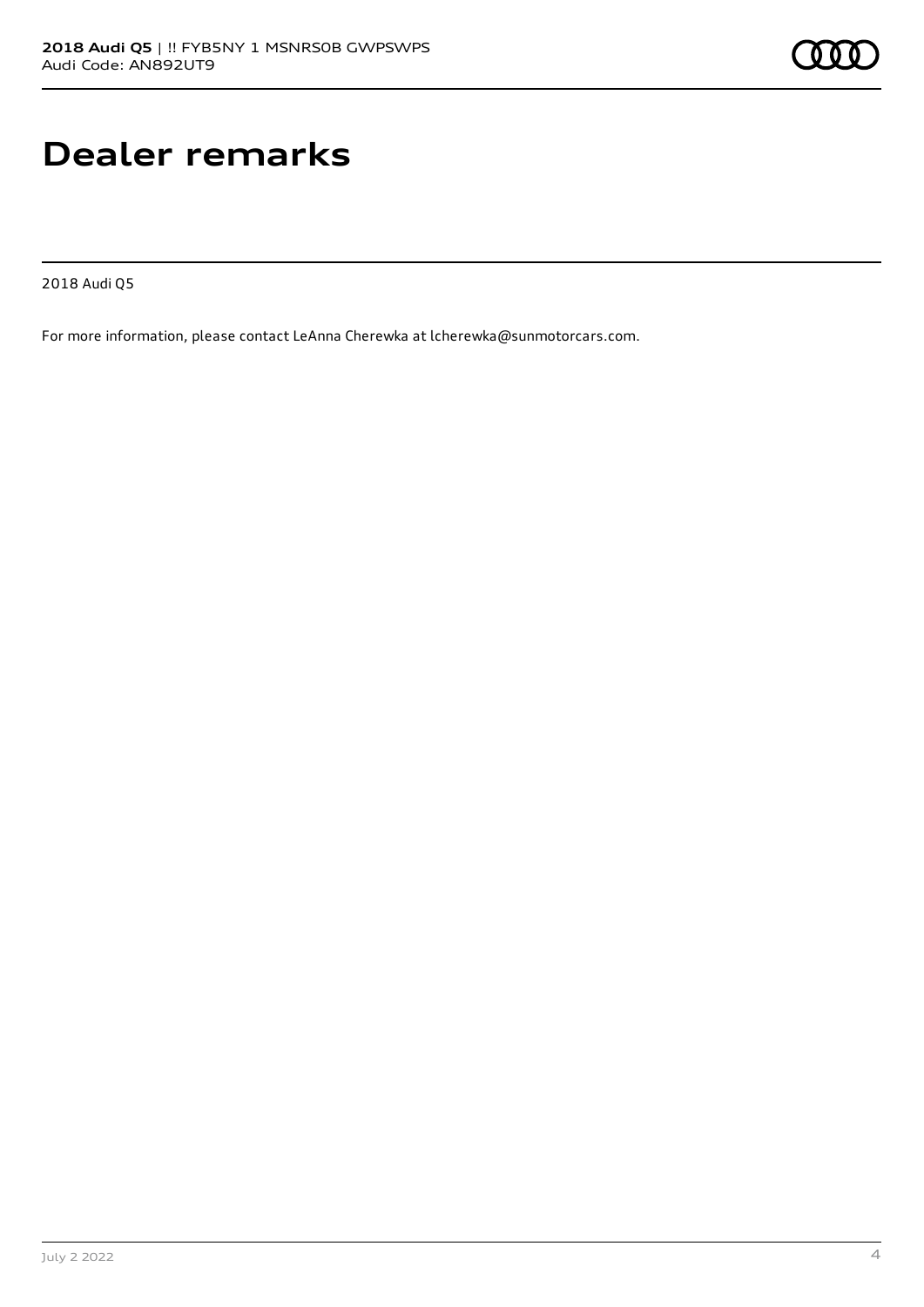## **Technical Specifications**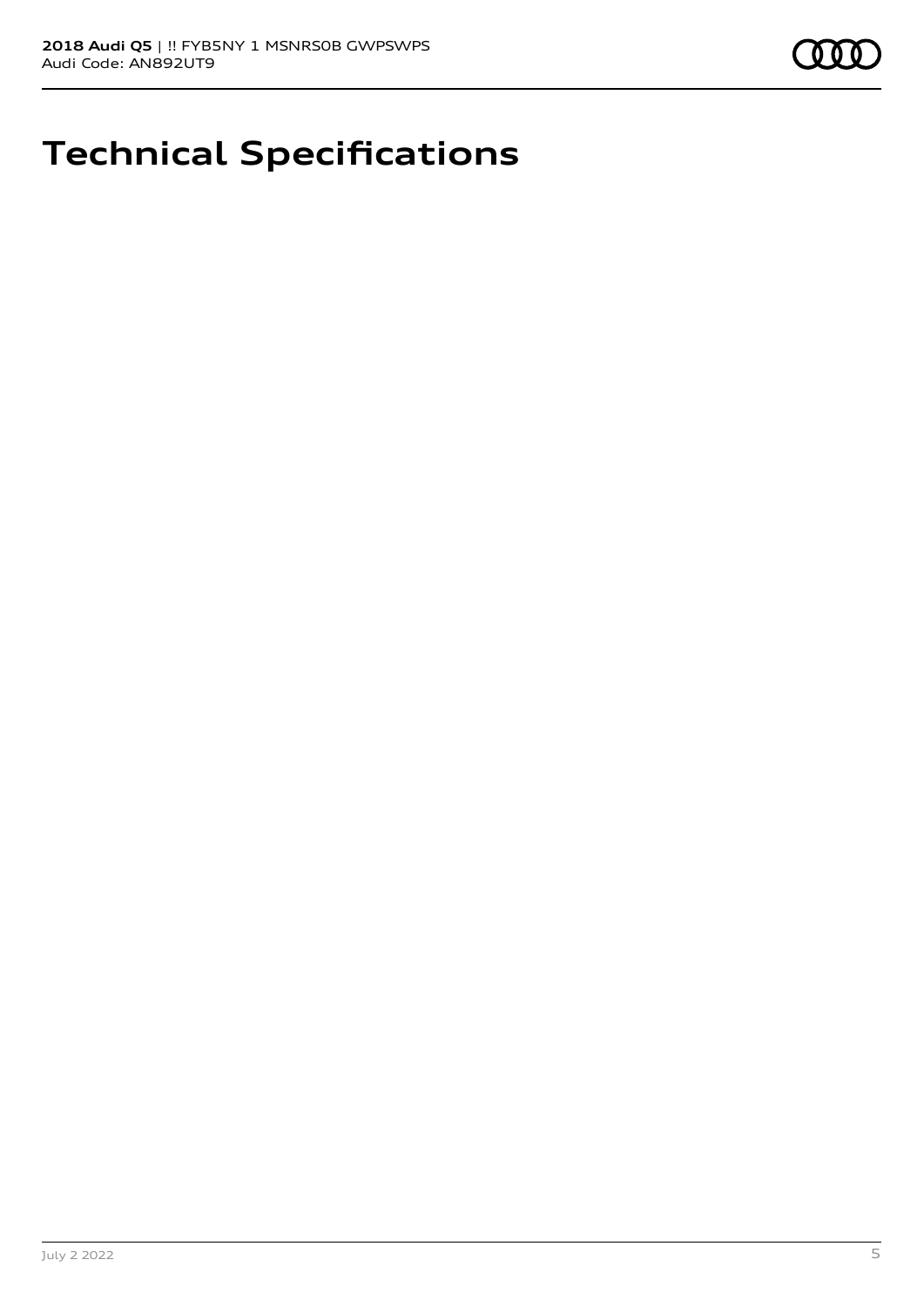### **Contact**

Dealer **Audi Mechanicsburg**

6671 Carlisle Pike 17050 Mechanicsburg PA

Phone: +17177962834 FAX: 7177661015

www: [https://www.mechanicsburgaudipa.com](https://www.mechanicsburgaudipa.com/)